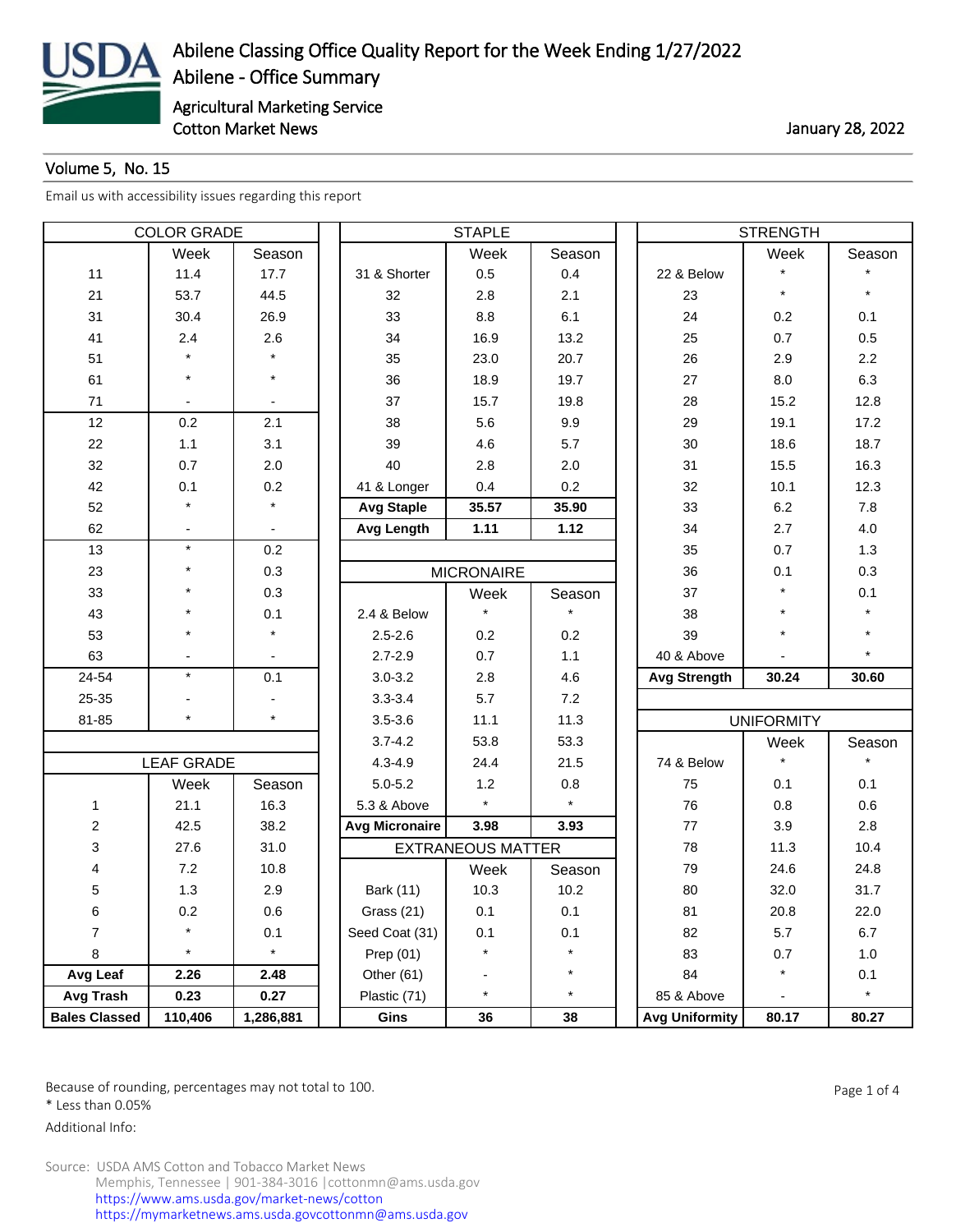

## Volume 5, No. 15

[Email us with accessibility issues regarding this report](mailto:mars@ams.usda.gov)

| <b>COLOR GRADE</b>   |                   |         | <b>STAPLE</b>         |                          |         |  | <b>STRENGTH</b>       |                          |         |  |
|----------------------|-------------------|---------|-----------------------|--------------------------|---------|--|-----------------------|--------------------------|---------|--|
|                      | Week              | Season  |                       | Week                     | Season  |  |                       | Week                     | Season  |  |
| 11                   | 0.1               | 9.9     | 31 & Shorter          |                          | 0.4     |  | 22 & Below            |                          |         |  |
| 21                   | 14.6              | 22.5    | 32                    | 0.1                      | 2.8     |  | 23                    |                          | $\star$ |  |
| 31                   | 74.8              | 52.3    | 33                    | 4.2                      | 8.4     |  | 24                    |                          | 0.1     |  |
| 41                   | 9.4               | 9.0     | 34                    | 16.4                     | 20.2    |  | 25                    | $\star$                  | 0.6     |  |
| 51                   |                   | 0.1     | 35                    | 31.3                     | 28.7    |  | 26                    | 0.1                      | 1.2     |  |
| 61                   | $\star$           | $\star$ | 36                    | 26.1                     | 24.4    |  | 27                    | 0.6                      | 2.6     |  |
| 71                   | $\blacksquare$    |         | 37                    | 19.2                     | 12.6    |  | 28                    | 5.5                      | 5.6     |  |
| 12                   | $\star$           | 1.8     | 38                    | 2.7                      | 2.0     |  | 29                    | 17.2                     | 15.3    |  |
| 22                   | 0.4               | 1.4     | 39                    | 0.1                      | 0.4     |  | 30                    | 31.9                     | 27.0    |  |
| 32                   | 0.6               | 2.0     | 40                    |                          | 0.1     |  | 31                    | 20.0                     | 21.4    |  |
| 42                   |                   | 0.2     | 41 & Longer           |                          | $\star$ |  | 32                    | 12.2                     | 13.9    |  |
| 52                   |                   |         | <b>Avg Staple</b>     | 35.48                    | 35.11   |  | 33                    | 9.0                      | 8.5     |  |
| 62                   |                   |         | <b>Avg Length</b>     | 1.10                     | 1.09    |  | 34                    | 2.9                      | 3.1     |  |
| 13                   | $\blacksquare$    | 0.3     |                       |                          |         |  | 35                    | 0.5                      | 0.6     |  |
| 23                   |                   | $\star$ |                       | <b>MICRONAIRE</b>        |         |  | 36                    | 0.1                      | 0.1     |  |
| 33                   | $\star$           | 0.2     |                       | Week                     | Season  |  | 37                    | $\star$                  |         |  |
| 43                   |                   | 0.1     | 2.4 & Below           |                          |         |  | 38                    |                          |         |  |
| 53                   |                   | $\star$ | $2.5 - 2.6$           | 0.7                      | 0.3     |  | 39                    |                          |         |  |
| 63                   |                   |         | $2.7 - 2.9$           | 1.1                      | 0.6     |  | 40 & Above            |                          |         |  |
| 24-54                | $\blacksquare$    | 0.1     | $3.0 - 3.2$           | 1.7                      | 2.5     |  | <b>Avg Strength</b>   | 30.99                    | 30.93   |  |
| 25-35                |                   |         | $3.3 - 3.4$           | 2.2                      | 3.3     |  |                       |                          |         |  |
| 81-85                |                   | $\star$ | $3.5 - 3.6$           | 7.9                      | 5.4     |  |                       | <b>UNIFORMITY</b>        |         |  |
|                      |                   |         | $3.7 - 4.2$           | 32.3                     | 33.4    |  |                       | Week                     | Season  |  |
|                      | <b>LEAF GRADE</b> |         | $4.3 - 4.9$           | 47.0                     | 48.1    |  | 74 & Below            |                          |         |  |
|                      | Week              | Season  | $5.0 - 5.2$           | 7.1                      | 6.2     |  | 75                    | $\star$                  |         |  |
| 1                    | 0.7               | 4.3     | 5.3 & Above           | $\star$                  | 0.2     |  | 76                    |                          | 0.2     |  |
| $\overline{c}$       | 13.0              | 23.7    | <b>Avg Micronaire</b> | 4.26                     | 4.26    |  | 77                    | 0.1                      | 1.3     |  |
| 3                    | 53.7              | 38.8    |                       | <b>EXTRANEOUS MATTER</b> |         |  | 78                    | 1.4                      | 4.8     |  |
| 4                    | 27.8              | 24.2    |                       | Week                     | Season  |  | 79                    | 10.3                     | 15.1    |  |
| 5                    | 4.4               | 7.3     | Bark (11)             | 22.5                     | 20.3    |  | 80                    | 33.2                     | 34.9    |  |
| 6                    | 0.4               | 1.5     | Grass (21)            | 0.2                      | 0.3     |  | 81                    | 45.4                     | 33.8    |  |
| $\overline{7}$       | 0.1               | 0.2     | Seed Coat (31)        | 0.6                      | 0.2     |  | 82                    | 9.3                      | 9.3     |  |
| 8                    | ۰                 | $\star$ | Prep $(01)$           |                          |         |  | 83                    | 0.2                      | 0.6     |  |
| Avg Leaf             | 3.23              | 3.12    | Other (61)            |                          |         |  | 84                    | $\star$                  | $\star$ |  |
| Avg Trash            | 0.38              | 0.40    | Plastic (71)          | $\star$                  | $\star$ |  | 85 & Above            | $\overline{\phantom{a}}$ |         |  |
| <b>Bales Classed</b> | 11,265            | 106,927 | Gins                  | $\mathbf{2}$             | 3       |  | <b>Avg Uniformity</b> | 80.96                    | 80.70   |  |

Because of rounding, percentages may not total to 100. And the set of the set of 4 and 2 of 4

\* Less than 0.05%

Additional Info: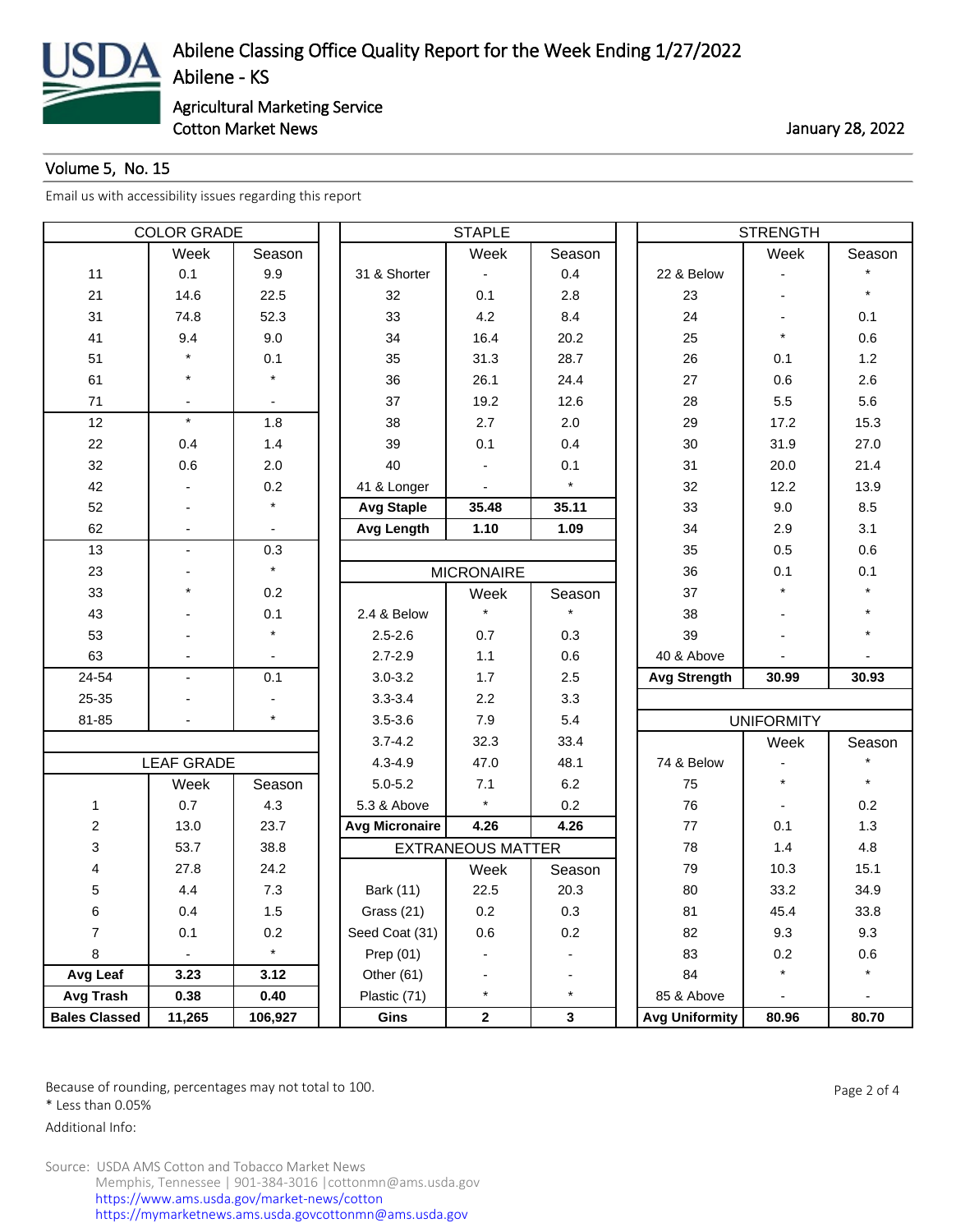

## Volume 5, No. 15

[Email us with accessibility issues regarding this report](mailto:mars@ams.usda.gov)

| <b>COLOR GRADE</b>   |                   |         |                       | <b>STAPLE</b>            |         | <b>STRENGTH</b>       |                   |         |  |
|----------------------|-------------------|---------|-----------------------|--------------------------|---------|-----------------------|-------------------|---------|--|
|                      | Week              | Season  |                       | Week                     | Season  |                       | Week              | Season  |  |
| 11                   | 8.9               | 8.5     | 31 & Shorter          | 0.1                      | 0.1     | 22 & Below            | $\star$           |         |  |
| 21                   | 50.9              | 47.2    | 32                    | 1.9                      | 1.0     | 23                    | $\star$           |         |  |
| 31                   | 34.3              | 35.3    | 33                    | 4.0                      | 2.8     | 24                    | 0.3               | 0.1     |  |
| 41                   | 3.8               | 3.3     | 34                    | 11.0                     | 7.0     | 25                    | 0.7               | 0.3     |  |
| 51                   |                   |         | 35                    | 13.9                     | 12.9    | 26                    | 2.0               | 1.1     |  |
| 61                   |                   | $\star$ | 36                    | 16.1                     | 15.6    | 27                    | 5.7               | 3.6     |  |
| 71                   |                   |         | 37                    | 17.7                     | 25.6    | 28                    | 12.4              | 8.3     |  |
| 12                   | 0.7               | $1.0$   | 38                    | 12.1                     | 17.8    | 29                    | 14.0              | 13.4    |  |
| 22                   | 0.9               | 2.0     | 39                    | 12.7                     | 11.9    | 30                    | 15.0              | 16.8    |  |
| 32                   | 0.4               | 1.7     | 40                    | 9.2                      | 4.7     | 31                    | 17.4              | 17.9    |  |
| 42                   |                   | 0.2     | 41 & Longer           | 1.3                      | 0.5     | 32                    | 15.1              | 16.8    |  |
| 52                   | $\star$           |         | <b>Avg Staple</b>     | 36.67                    | 36.78   | 33                    | 10.7              | 12.1    |  |
| 62                   |                   |         | <b>Avg Length</b>     | 1.14                     | 1.15    | 34                    | 5.1               | 6.7     |  |
| 13                   | $\star$           | $\star$ |                       |                          |         | 35                    | 1.3               | 2.2     |  |
| 23                   | $\star$           | 0.3     |                       | <b>MICRONAIRE</b>        |         | 36                    | 0.1               | 0.5     |  |
| 33                   | 0.1               | 0.3     |                       | Week                     | Season  | 37                    | $\star$           | 0.1     |  |
| 43                   |                   | 0.1     | 2.4 & Below           |                          |         | 38                    | $\star$           |         |  |
| 53                   |                   | $\star$ | $2.5 - 2.6$           | 0.1                      | 0.2     | 39                    | $\star$           |         |  |
| 63                   |                   |         | $2.7 - 2.9$           | 0.8                      | 1.3     | 40 & Above            |                   |         |  |
| 24-54                | $\star$           | 0.1     | $3.0 - 3.2$           | 4.9                      | 6.1     | <b>Avg Strength</b>   | 30.82             | 31.27   |  |
| 25-35                |                   |         | $3.3 - 3.4$           | 7.9                      | 9.3     |                       |                   |         |  |
| 81-85                | $\star$           | $\star$ | $3.5 - 3.6$           | 13.5                     | 13.6    |                       | <b>UNIFORMITY</b> |         |  |
|                      |                   |         | $3.7 - 4.2$           | 53.7                     | 51.6    |                       | Week              | Season  |  |
|                      | <b>LEAF GRADE</b> |         | $4.3 - 4.9$           | 18.9                     | 17.6    | 74 & Below            |                   |         |  |
|                      | Week              | Season  | $5.0 - 5.2$           | 0.2                      | 0.2     | 75                    | $\star$           |         |  |
| 1                    | 20.3              | 15.1    | 5.3 & Above           |                          | $\star$ | 76                    | 0.3               | 0.3     |  |
| $\overline{c}$       | 45.9              | 37.8    | <b>Avg Micronaire</b> | 3.89                     | 3.86    | 77                    | 1.9               | 1.6     |  |
| 3                    | 29.0              | 33.5    |                       | <b>EXTRANEOUS MATTER</b> |         | 78                    | 8.9               | 6.7     |  |
| 4                    | 4.1               | 10.6    |                       | Week                     | Season  | 79                    | 22.3              | 18.6    |  |
| 5                    | 0.6               | 2.4     | <b>Bark (11)</b>      | 6.4                      | 5.9     | 80                    | 32.1              | 31.6    |  |
| 6                    | 0.1               | 0.4     | Grass (21)            | 0.1                      | 0.1     | 81                    | 23.5              | 28.7    |  |
| $\overline{7}$       | $\star$           | 0.1     | Seed Coat (31)        |                          |         | 82                    | 9.2               | 10.6    |  |
| 8                    |                   | $\star$ | Prep $(01)$           |                          | $\star$ | 83                    | 1.7               | 1.8     |  |
| Avg Leaf             | 2.19              | 2.50    | Other (61)            |                          |         | 84                    | 0.1               | 0.1     |  |
| Avg Trash            | 0.21              | 0.27    | Plastic (71)          | $\star$                  | $\star$ | 85 & Above            |                   | $\star$ |  |
| <b>Bales Classed</b> | 32,831            | 473,256 | Gins                  | 11                       | 12      | <b>Avg Uniformity</b> | 80.45             | 80.62   |  |

Because of rounding, percentages may not total to 100. And the set of the set of the Page 3 of 4

\* Less than 0.05%

Additional Info: